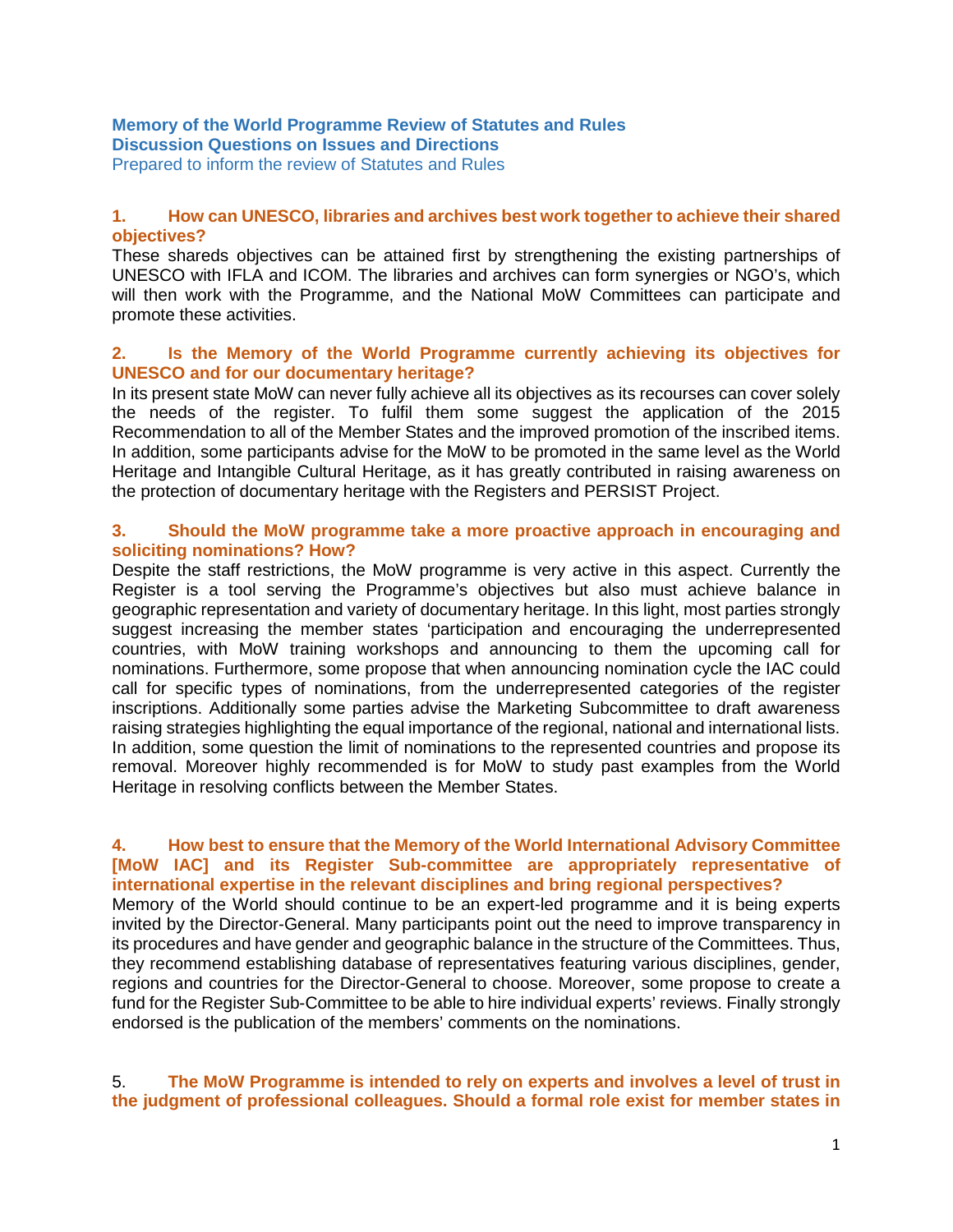# **decisions on inscription? For transparency, should the expert opinions received and the advice of the Register Sub-Committee to the MoW IAC be made public in advance of consideration by the MoW IAC?**

A large amount of the contributions indicates that Mow should keep its expert-led character and its experts should have credit for their work. They also agree that transparency will be increased with the publication of the comments of the IAC and the RSC after the inscription of the registered items, and also the immediate publication of rewritten nominations to the website. Considering that the publication of the RSC advice might increase conflicts, suggested is to allow comments by Member States, Expert Bodies or organisations, on the nominations through the website. Most participants discourage the formal involvement of the Member States in the nomination process; in the case of them assuming a formal role Member States can give a comment to the IAC before their decision. Also some propose that the Director-General should continue to choose the IAC members, after a call for suitable candidates to member states and professional bodies, and the IAC comments should be published to the Director-General and to the MoW Committees excluding all the intermediary steps.

# **6. Occasionally the MoW Programme receives contested or controversial nominations:**

**a) should a separate process be established for such nominations?**

**b) where the assessments provided by experts suggested by the interested parties are sharply divided regarding issues of authenticity or significance, should the matter be referred to independent, appropriately qualified and respected international scholars to undertake an onsite examination of the nominated documents to advise the RSC and MoW IAC in their assessment?**

- A) Most parties agree that a standard procedure should not be established as first this action would discourage countries from submitting more nominations. In addition, some cases are too specific, requiring case-by-case assessment thus rendering impossible the establishment of one general process. Instead some suggest an insertion of clearer definitions in the Guidelines requiring the nominations to be written in an objective manner holding responsible for the language the nominators, or Member States. Also, some believe that controversial nominations should not complete the registration process until issues are resolved between Member States. Even though, a formal role should not be given to the member states, some suggest that perhaps nominators can now only be National Commissions or Memory of the World Committees. Another opinion is that the guidelines should also include a clear provision suggesting that the evaluation will not proceed in the case of a written objection by the member states. In some extreme cases, UNESCO can be asked to set up a dialogue or even be handled by the General Assembly.
- B) The participants have confidence in IAC, but in these cases, they recommend to offer funds to approach one or more independent parties to obtain expert reviews and create a second peer review cycle. Agreed by most is the on-site assessment of the proposed heritage as is a direct way to evaluate.

# **7. Should the MoW develop means to inscribe open or continuously growing archival fonds or institutions? Should the MoW have a special category and programme as MoW PARTNER for a few major global libraries and archives which collectively hold a significant portion of the world's multimedia documentary heritage?**

Most participants believe that the addition of new items should be possible under certain conditions, as it is difficult to keep digital-born heritage concise. Many also expressed the opinion that in principal the nominated heritage should be finite and precisely defined. Most agree that MoW should not establish partnerships in order to retain equality between global institutions, if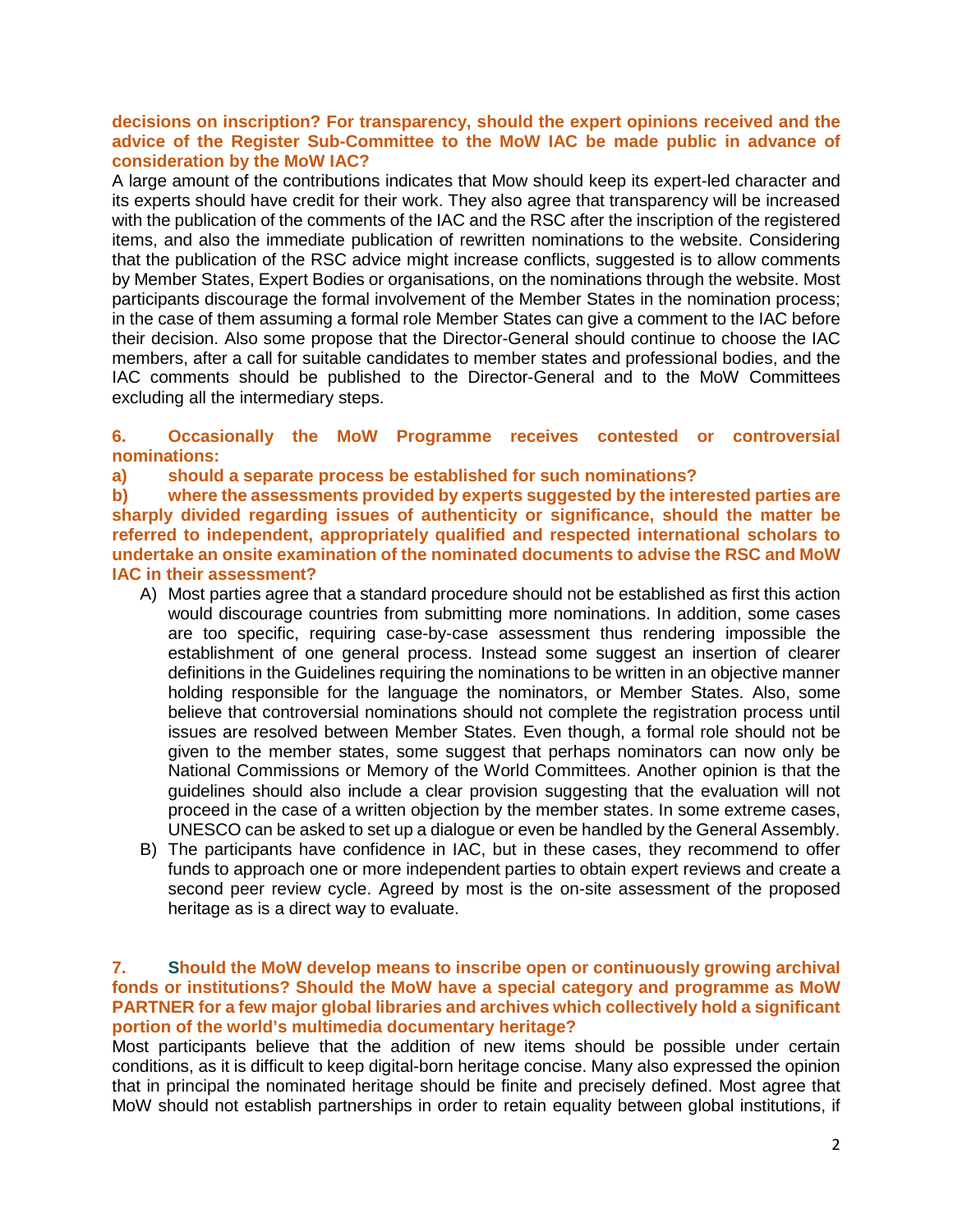necessary perhaps establish partnerships with national institutions, even though global partners would greatly assist the safeguarding of documentary heritage. Many individuals suggested creating a "best practices" initiative, besides Jikji Prize, as a distinction to individuals or institutions who have assisted the Programme. Some additional suggestions were to consult the World Heritage on the ways they present and give access to their inscriptions. Offer the contents of the MoW International Register in more languages. In addition, to redesign the website with linked data and with the Semantic Web.

# **8. What descriptive form should an inscription take and how to ensure the documents are visible to search engines?**

The contributors acknowledge that the current financial resources do not allow many changes and the current website fulfils the needs of the Programme. They also find that it is important to keep the content updated and available in other languages. Some countries suggest, if possible, to enhance the website with more links to the nominator Institution and National Commissions or Memory for the World Committees. Many recommend also adding thematic relation of heritage and some articles that complete the nomination form. Furthermore, if funds are available, they advise to redesign the website to appeal to youth and include a search engine to assist the experts to find registry related data. Moreover, they advise, support the MoW Committees to create their website displaying their registered items or even recreate the website under a new theme.

## **9. What commitment should be made to the digitization and publication of inscribed documents through online media, web sites and apps, that will enable and encourage access in an engaging and informative way?**

Many agree that UNESCO should recommend digitization and access to inscribed items, if they are already digital items their presentation should be linked to UNESCO website. They also indicate to ease the use of the website and enrich with more images. Some participants believe that the nominators should commit to inform the public on their inscriptions. Some further suggestions were the use of applications such Big Data in developing an archival application software, which will promote visual documentary heritage and showcase best practises.

# **10. Should the MoW explore the publication of a new English edition of the book and the feasibility of editions, full or regional, in other languages?**

Considering the cost of a new publication, the contributors agree that the Programme should continue the publication of a new edition of the book in more languages and in digital form, so that its future updating and sharing will be easier. Some important suggestions are to include in the publication hyperlinks, regional and national inscriptions and to use a thematic approach instead of a chronological order. Moreover, some added that a bigger part should be dedicated in presenting the Programme and its activities. Additionally, many opinions agree that the book must be more available for the public to purchase, perhaps offer it in Airport shops. It has been suggested that in order to gather funds for the creation of a new edition the support of the Member States is required along with crowd funding or open call for entries in regional, national and international level.

## **11. Should digital copies of all inscribed documents (copyright permitting) be added to the World Digital Library or other suitable and sustainable digital repository as a requirement of inscription?**

Most discourage the addition of the inscribed documents to the World Digital Library and the requirement for digitalization. They also express that this measure will limit the inscriptions from small institutions, who lack the funding to digitise, and will create confusion between the Programme and the Institution. Instead, some propose a cross-collaboration with the owners/custodian of the heritage to represent their heritage. Furthermore, some believe that the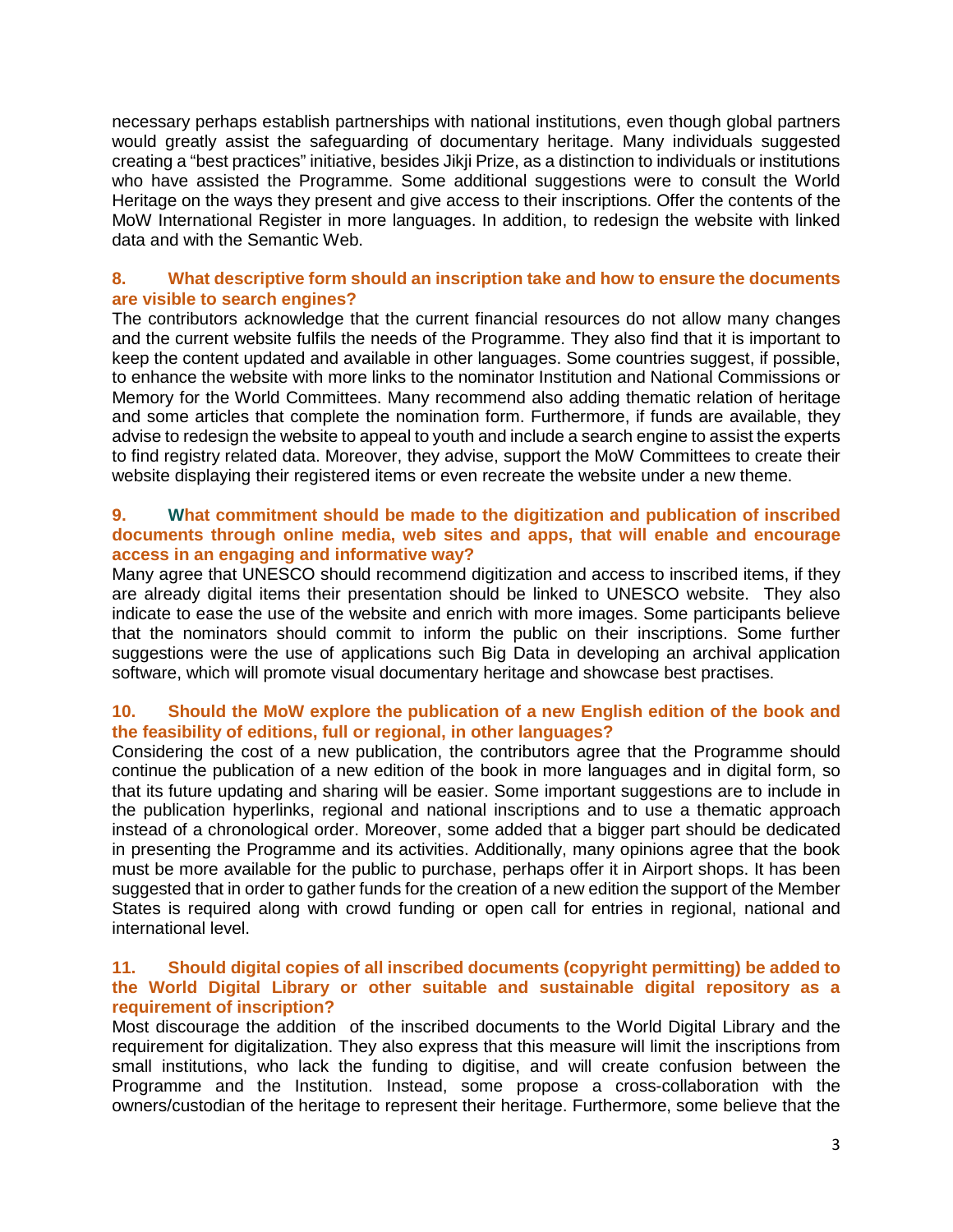electronic submission of the nominations will increase the digital data, and that the already digital items should be linked to the UNESCO website. Moreover it is acknowledged by many that if this take place MoW Programme will increase its visibility and the access to the items of the international, regional and national, if library materials.

# **12. How should the funding implications of this be addressed?**

Since most gave a negative response to question 11 they explained that no funding should be addressed, some further explain that MoW should prioritise other activities instead and emphasize on the importance of protecting privately owned heritage and analogue items. On the other hand, the positive responses mention that since the high cost for digitization should be covered by WDL, the Member States or future partnerships and donors found by the Marketing Sub Committee.

## **13. Should institutions holding inscribed documentary heritage be required to report periodically on the state of the documents and their preservation and access plans? How frequently?**

The participants agreed and proposed to hire an external expert every three to four years to draft a report, which can then be available on the website. They suggest sending questioners to the owners/custodians that will be compiled into the report. Some mention to create a supervised by the IAC periodic review with the provision to remove items that no longer fulfil the criteria. A second idea introduced for the National Commissions/Committees to visit the items periodically, as some already do so. Moreover, some recommend for UNESCO to create a framework policy and contact the owners under the "common heritage of humanity."

# **14. Should the criteria exclude privately owned documentary heritage or require a binding commitment to donate/bequeath inscribed documents to an established institution?**

The majority disagrees and propose to include in the guidelines a provision for allowing access to the inscribed heritage, as behavioural requirement. Additionally, the nominator can give a written agreement providing public access to the heritage. Some further explain that privately owned heritage can be as important as national and its donation must be avoided in fear of property nationalization.

# **15. Can you provide specific examples of the impact of inscribing documents on public awareness, preservation, use and funding?**

Generally, most agree, that the use of the inscription depends on the institution, although some observe a drawback in the publicity generated by the register as it draws attention from the other activities of the programme. Inscribing document can attract funding for digitization as is the case for the Czech Republic National Library. Moreover, the Luis Buñuel's movie Los Olvidados was rescued due to its registration, and led to other communities to be more aware and active in the protection of their heritage. Another example is the Leprosy Archives of Bergen which generated interest and created seminars in the related fields. In addition, in Poland attracted was media attention to the inscribed items such as the 1980 Gdansk Demands, the 1573 Warsaw Confederation, the Codex Supraslensis, the BOS, and the inauguration of the country Register in 2014. In St Kitts, no impact was observed. It is mentioned, that awareness was raised for the heritages and funding for their preservation gathered in the cases of Beatus Rhenanus (Humanist Library of Sélestat, Alsace) in 201, Rousseau manuscripts (Libraries of Geneva and Neuchâtel) in 2011 in Switzerland and France, and the archives of Mr E. Swedenborg by Sweden.

# **16. Are there initiatives MoW might try to encourage the use of the documents inscribed on the Register in education at all levels and research?**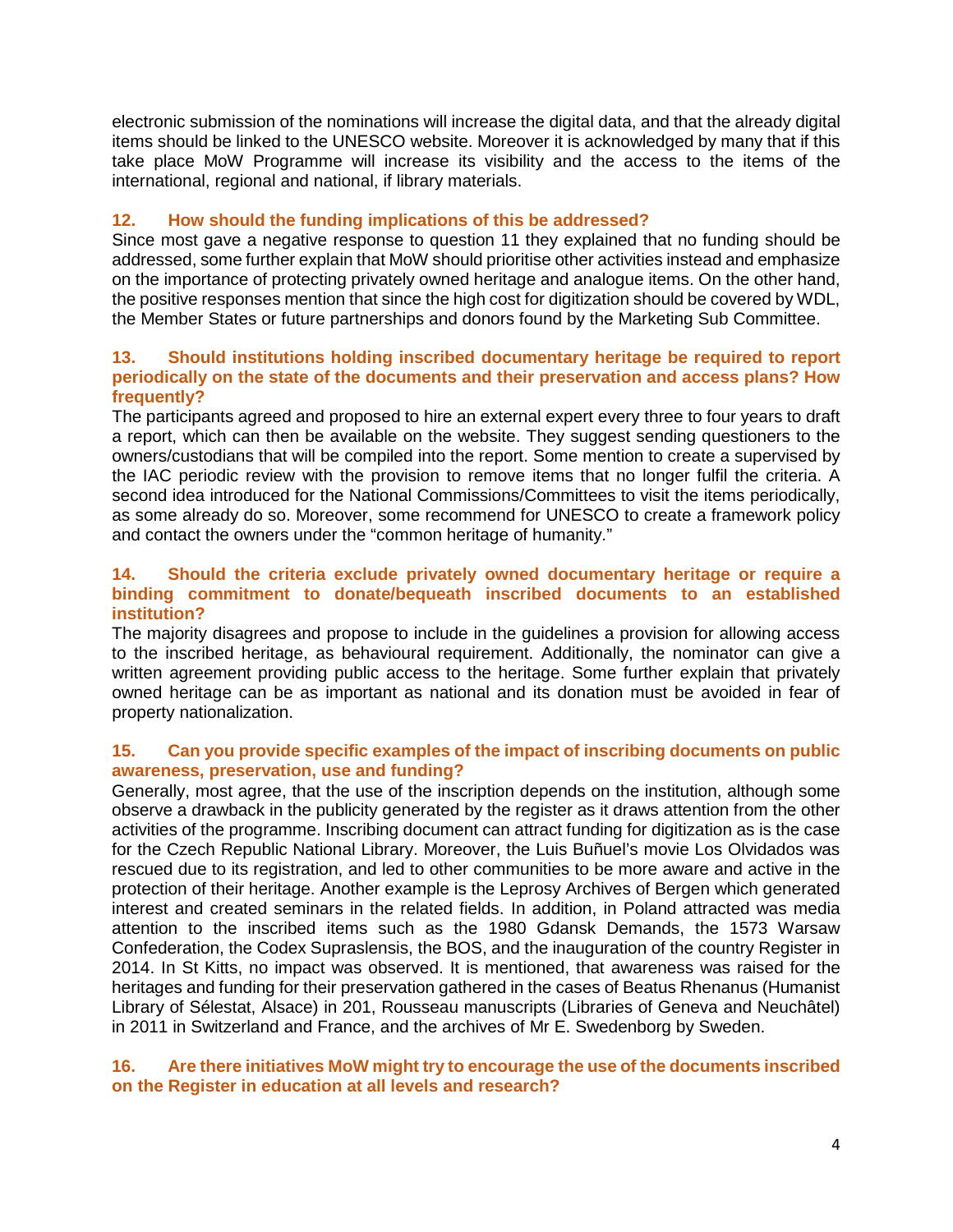Many find that the SCEAR's aim is an excellent way to achieve this, and add that University programmes should incorporate documentary heritage in their curriculum. In addition, they suggest that the National Commission/Committees can implement these educational projects. Moreover, the idea of showcasing best practises is also introduced here.

# **17. Can UNESCO broaden its understanding of "World Heritage" and"cultural heritage" to include documentary heritage?Should the MoW Programme develop a similar center, fund, magazine and education programme?**

The participants agree that Documentary Heritage is part of the cultural heritage, and suggest improving its promotion. They also explain that the World Heritage's funding is allocated by the Member States and is responding according to the tasks set at the World Heritage Convention. Whereas the MoW Programme is expert led and cannot have the same financial model. Additionally some say to revisit the role and structure of the Programme creating more activities outside the Register.

# **18. How can we encourage and assist the development and growth of Memory of the World committees and registers regionally, as appropriate, and nationally?**

One view suggests for the development of the MoW Committees to draft regionally specific strategies. Moreover, it is encouraged for the more active and experienced Committees to offer advice to the new. Another set of actions for the Secretariat are to provide clear but flexible tasks for the MoW Committees. 1) To make available toolkits, tutorials, and other materials designed for the national libraries and archives. 2) To promote the inscriptions from the underrepresented countries. 3) In addition, to make accessible the webpage in more languages. Additionally, MoW can offer a booklet on the website with advice on operation, activities, funding, how to nominate and maintain national register.

# **19. What should be in the implementation plan for the new (2015) UNESCO Recommendation on the Preservation and Access to our documentary heritage?**

It is suggested that the implementation of the Recommendation should cover the creation of new publications and training workshops on documentary heritage preservation and education on the inscriptions. Some participants recommend the creation of regional project proposals by the SCEAR and SCOT in collaboration with other institutions. Which the MoW committees will then enforce and therefore measure the impact of the Recommendation. Moreover, others proposed for the PERSIST groups to set the criteria for the digital documentary heritage inscription and to develop policies for the Member States. In addition, it is recommended for the Programme to develop a marketing strategy aiming to improve the engagement with the public.

# **20. How best to implement and build on the work of the PERSIST initiative?**

Many expressed that the funding is inadequate for running properly the PERSIST initiative. In addition, they suggested for the Member states to take responsibility in creating a fund dedicated for the Persist. Moreover some emphasized that once it is realised it should include public and private institutions and display the best practises.

## **21. To what extent should the MoW actively market and develop its brand to increase public awareness and promote capacity and standards for the preservation of and access to global documentary heritage?**

The participants observe that by raising awareness the MoW Programme will attract more funding and attention but will risk the commercialization of the Programme and the already inscribed heritage. They suggest that a stronger connection with the UNESCO banner will strengthen the branding of MoW. Another thought is for the Marketing Sub Committee to organise informative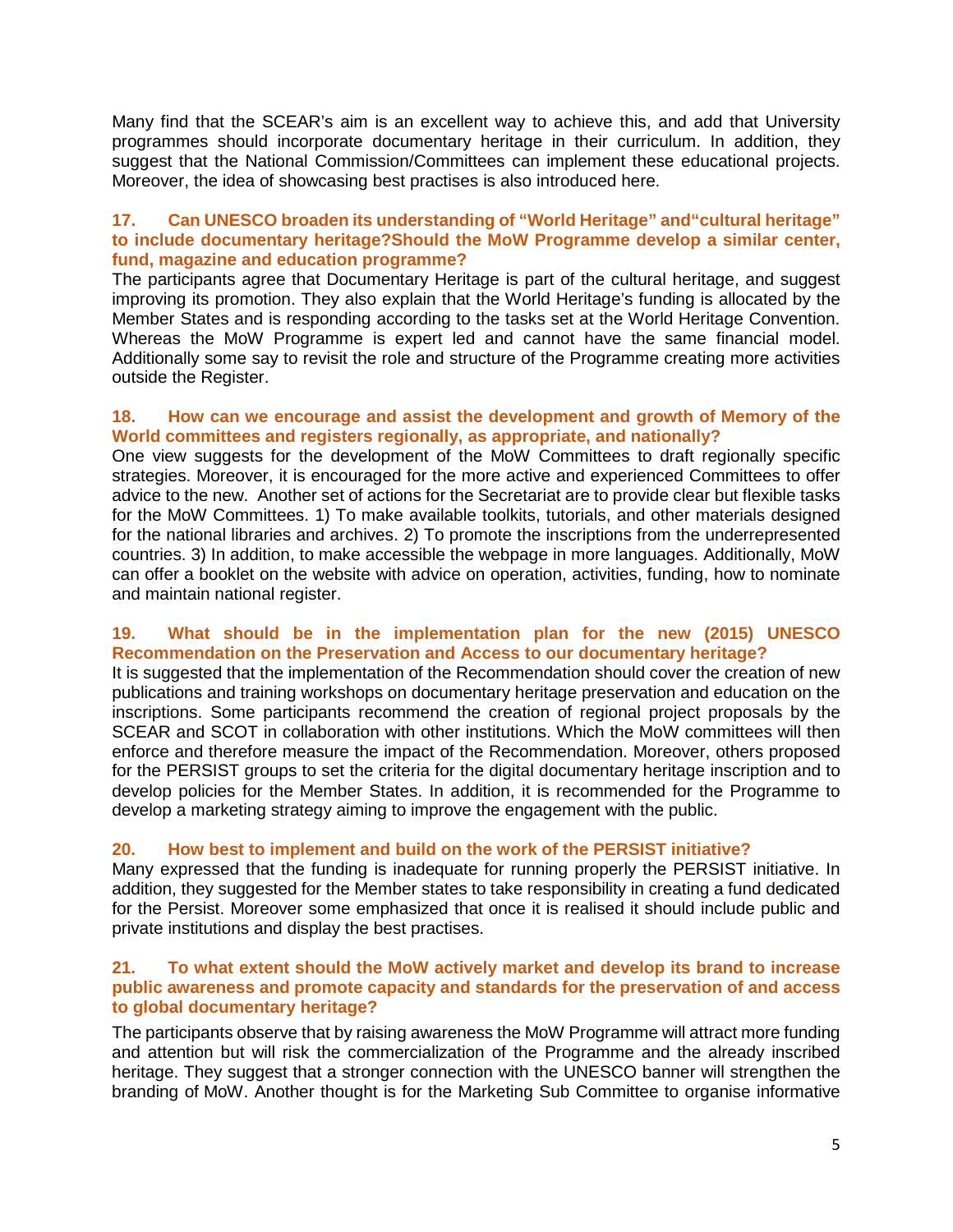meetings for the public, and use the Social Media as a promotional tool. Additionally some propose the exploration of more radical methods such as annual nomination fees provided by nominators for the inscribed items.

# **22. Can UNESCO explore new structures to enable creative partnerships with NGOs and the private sector while maintaining appropriate accountability for standards and reputation?**

Many suggest that the Programme can benefit from its existing partnerships. In addition, they encourage the exploration of new concepts with public and private institutions. Moreover, they recommend in the case of partnership with for profit organisations to establish clear guidelines and guarantees, in order to maintain transparency and avoid conflict. Such an example is a possible collaboration with Search Engines. Furthermore, an idea is proposed for the creation of partnerships by the Member States, thus promoting the Programmes objectives

# **23. The MoW IAC has discussed on many occasions the need for strategic partnerships with closely related initiatives both within UNESCO and beyond. How do we best advance these? Priorities?**

Strongly suggested for the MoW Programme is to initiate more UNESCO cross-sector collaborations. In addition, it is emphasized the importance of first establishing criteria for any future partnerships that will ensure the transparent promotion of the Programme. Some set as priority to target the existent digital programs and prearrange who will hold the digital items. "Such partnerships might include the Swedish Academy (in its role administering the Nobel Prizes), the International Council of Museums, societies and festivals dedicated to cinema films, Google and PEN International", or with other libraries such as Europeana.

# **24. Should the MoW IAC undertake a study of the implications and feasibility of developing the current normative instrument for documentary heritage as a Convention?**

Discussions on a MoW Convention within the CI sector could prove useful but are discouraged by most for several reasons like the lack of funding, the implementation of the 2015 recommendation and the programme review, which are only now taking place.

# **25. Given the broad mandate intended for the MoW, is possible to:**

# **a. Rename the IAC as the Memory of the World Programme Committee,**

Most declined the renaming of the IAC even though it would formalize its role

# **b. Enable more frequent meetings of the full committee**

# **c. Formally constitute the sub-committees with defined membership and projects, with support for regular meetings**

It is strongly indicated that more meetings would prove very useful if there is adequate funding, otherwise virtual meetings can be held instead. Most agree that there is no need to formalise the role as MoW should remain an expert led programme

#### **d. Involve the MoW IAC more actively in related UNESCO initiatives**

This is most accepted and could lead in the creation of more initiatives and their allocation to MWPC, cross-sector collaboration.

# **A Review of the Memory of the World (MoW) Guidelines and Companion Documents:** Call for Submissions and Discussion of Issues

# **INTRODUCTION**

In general, it is believed that the Memory of the world Programme functions well and should continue be an expert led programme, despite its limited financial and human resources.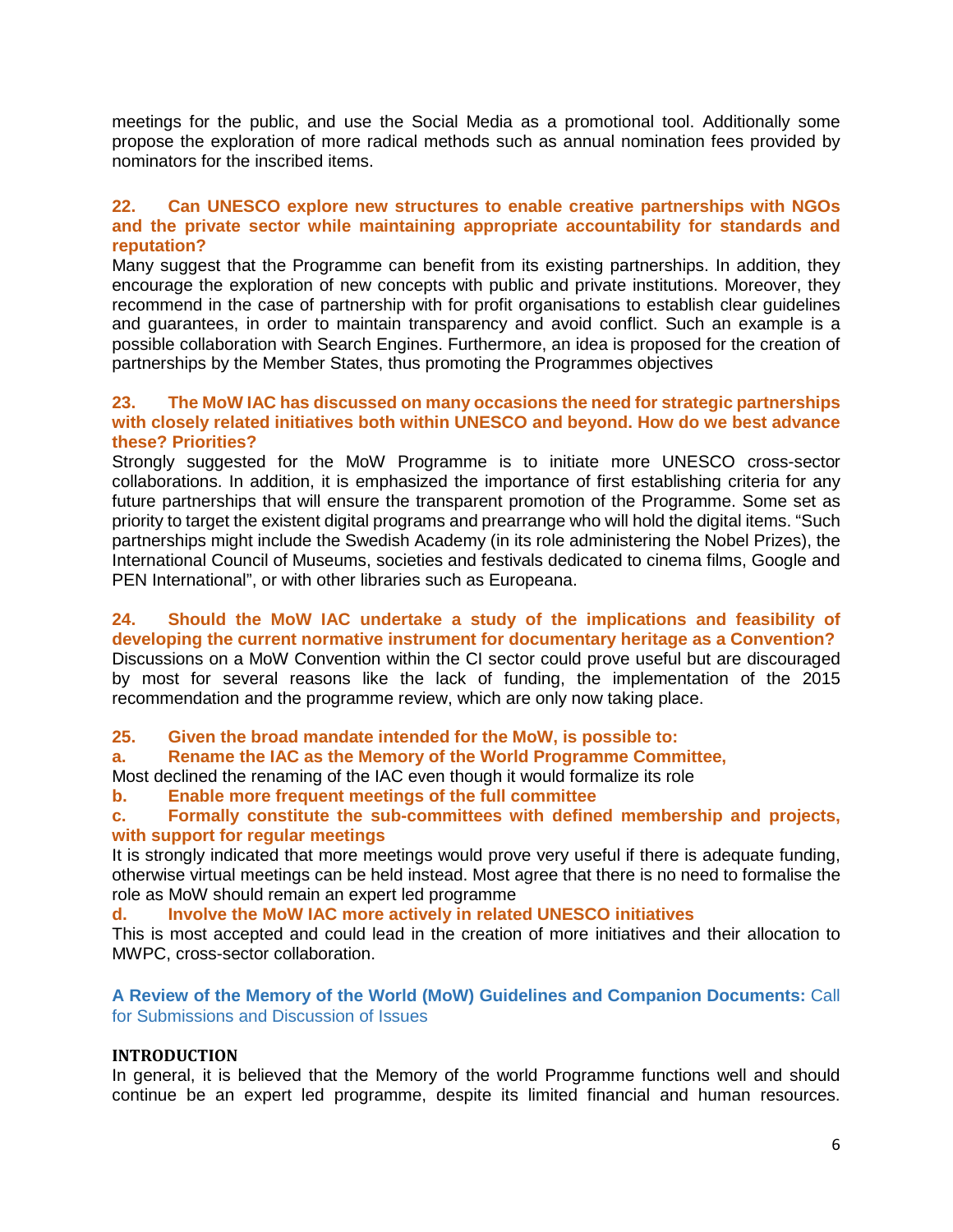Additionally, all agree that MoW should strengthen its current structure without further complicating the rules. Another area that needs improvement is the communication with the public through the MoW website. Towards this the following actions are most suggested: often update the content of the page, make the page available in all UN languages and upload frequently publications relevant to documentary heritage preservation. Moreover, the participants highlight the use of the Register as promotional tool for the other MoW activities. In addition, they strongly feel that to avoid exploitation of MoW for political means it is necessary to revise the guidelines, in ethics and protocol, and emphasize the NGOs' roles that support the Programme. Furthermore, it is recommended that any changes made on the documents must be specific and should not render past decisions invalid.

# **VISION, MISSION AND OBJECTIVES**.

**Q: How far do the objectives, vision and mission of MoW support UNESCO's objective of "building peace in the minds of men and women"? How far do they support other UNESCO reference points, such as the Universal Declaration on Cultural Diversity?** All agree that MoW interrelates to UNESCO's objectives as is directly referring to information literacy, and its activities safeguard history with the promotion and protection of documentary heritage. In addition, it is mentioned that the programme hosts dialogue through information exchange that develops critical thinking, understanding and respect to the culture and ideas of other people. Moreover, Heritage inscriptions from the bright and dark side of human history interlard this dialogue. Furthermore, to strengthen the Programme, many draw focus into the preservation and access objectives of the Programme and promotion of specific heritage types. Such types are from underrepresented countries, under threat and documents related to human rights violations.

# **Q: How can MoW better coordinate with other UNESCO programmes, recommendations and conventions, such as the Convention for Safeguarding Intangible Heritage (2003), and the World Heritage Convention (1972)?**

All find useful MoW's involvement in the other Programmes and conventions of UNESCO and propose different ways of achieving these collaborations. Firstly, one idea is to create a committee that assist discussions between the three heritage programmes and drafts mutual strategies. Secondly, it is introduced to create synergies and cooperative activities linking the UNESCO heritage programmes. Thirdly, some suggest creating a mutual summit or convention were the three programmes can share best practises examples and create lists of endangered documentary heritage. Moreover, it is recommended for Mow to strengthen its relationship with other memory institutions and create a committee that explores future partnerships with similar institutions. Finally, some introduce that the programme can also serve as a memory map through a platform that contains all documentary heritage.

#### **DEFINITIONS**

# **Q: Do definitions need to be revisited?**

Many find that some definitions need to be enhanced further and propose that the recommendation of 2015 should be advised prior to any change in the definitions, as it is the most recently agreed document. Some of these revisions are as follows. First, the terminology of MoW should be reviewed to ensure consistency with archival terminology and be regularly updated to incorporate new technologies. Second, the notion of documentary heritage must be further analysed to include: the heritage feature of a document; the significance of a document for its information and not solely its artistic value; the relationship between tangible and intangible heritage for the better understanding on the nominations. Third, for digital documents the terms carrier and content should include the ways they ensure its visibility. Moreover, 'access' and the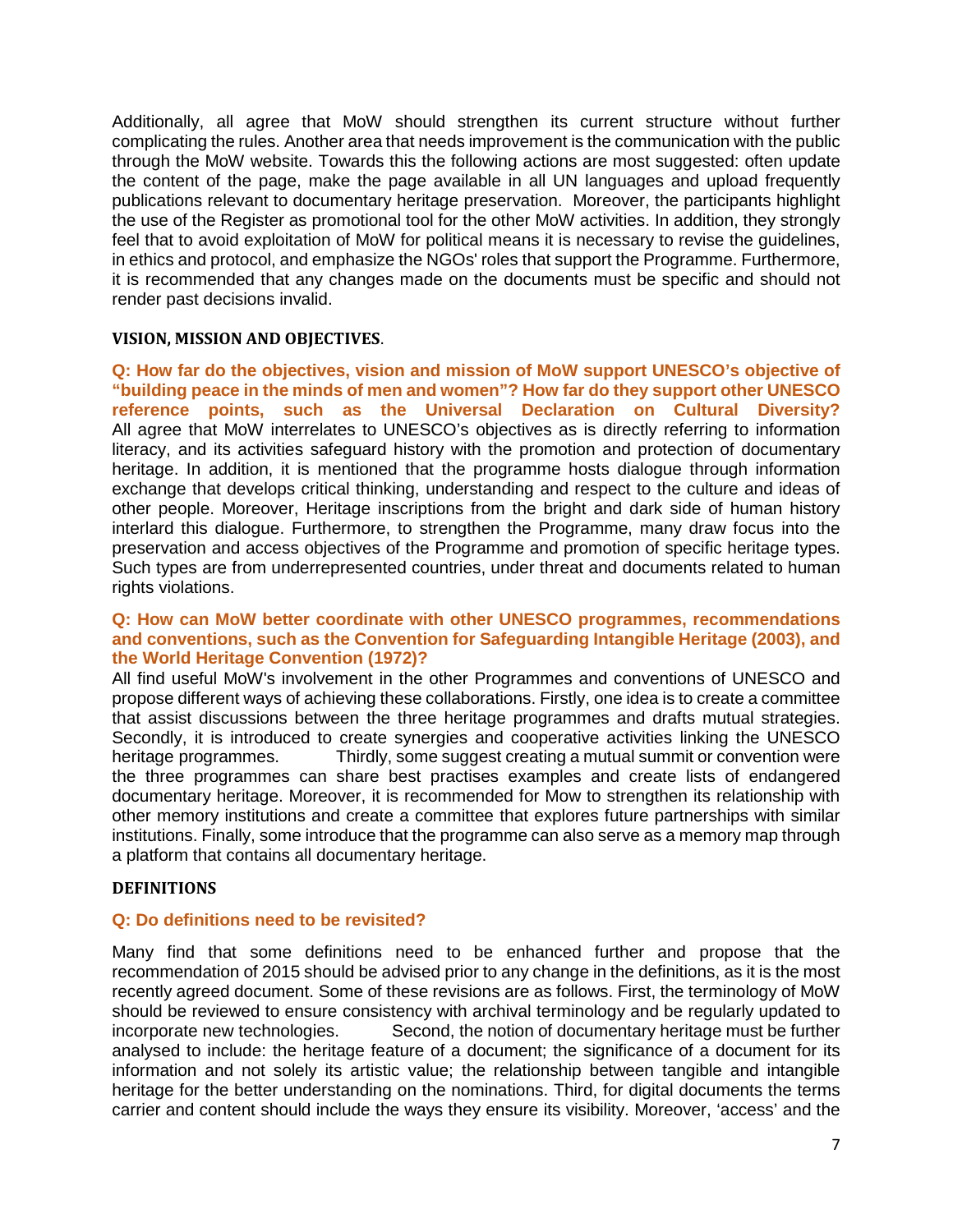achievement of raising awareness objective should include all the aspects of access. Furthermore, the term safeguarding' is featured in the cover of the Guidelines but not as part of the text, given that its notion changes in different policy documents a definition could be established. In addition, the term memory institution could also be further developed and make a clear distinction between MoW and other projects as the World Digital Library, for the public. Also clearer definitions ought to be provided for the exception on the two nominations per country quota. Finally, some propose to incorporate examples from the registers in the definitions and explain the MoW definitions in training sessions to assist the nominators, who are not professionals in the field, in filling out the form.

## **Q: There are complexities in deciding inclusions and exclusions under these definitions: what about artistic, literary and musical works? What about audiovisual works and physical objects? How to adequately define and embrace digital documents, in all their manifestations?**

It is mentioned that the definition of documentary heritage lies within the format of its medium or its content. Many participants find that at the moment the revision of definitions is not crucial to the survival of the Programme as the Guidelines and Recommendation specify documentary heritage as heritage valuable for its information. Moreover, some emphasize the importance of the thorough study of digital documents in all their possible forms before subjecting their definition to change. Additionally, some believe that MoW should maintain the flexibility of the current procedures as it allows more types of works to be included.

# **STRUCTURE AND MANAGEMENT**

<span id="page-7-0"></span>l

# **Q: Can the structure of committees be improved?**

The majority finds that the structure and management of the programme functions well and that the current structure of the committees should be maintained. Adding, that there is always room for improvement. Some suggest that more culturally sensitive decisions on access and preservation will be achieved with the recruitment of experts with different geographical, linguistic, cultural background and from other scientific fields than libraries and archives. Others deem necessary to improve and update the web presence and information on the Committees. Moreover, it is said that the objectives for access and preservation will be promotes with creation of more collaborative committees. In addition, some participants find that the National Commission must collaborate closer with the Programme.

#### *International Advisory Committee (IAC)[1](#page-7-0)* **(5.2)**

# **Q: How should the Director General-choose members for the IAC? Should a call for CVs be periodically put out to member states, MoW committees and experts, professional bodies, etc?**

The plurality agrees that the existing process works well and can be maintained. Many suggest the creation of documentary heritage experts who should be in added in a constantly updated open database of candidates for the Director-General to choose. In this database Member states, mow committees and the partner NGOs can add possible candidates. The RSC and the other advisory groups should give opinions and a shortlist from which the Director-General can make a selection of the final candidates and perhaps having the Executive Board's approval. Moreover, some believe the creation of a few more criteria that ensure gender and geographical representation and diversity of expertise in all areas of cultural heritage. Additionally, some propose their obligations may include the general promotion of the programme, preparation of a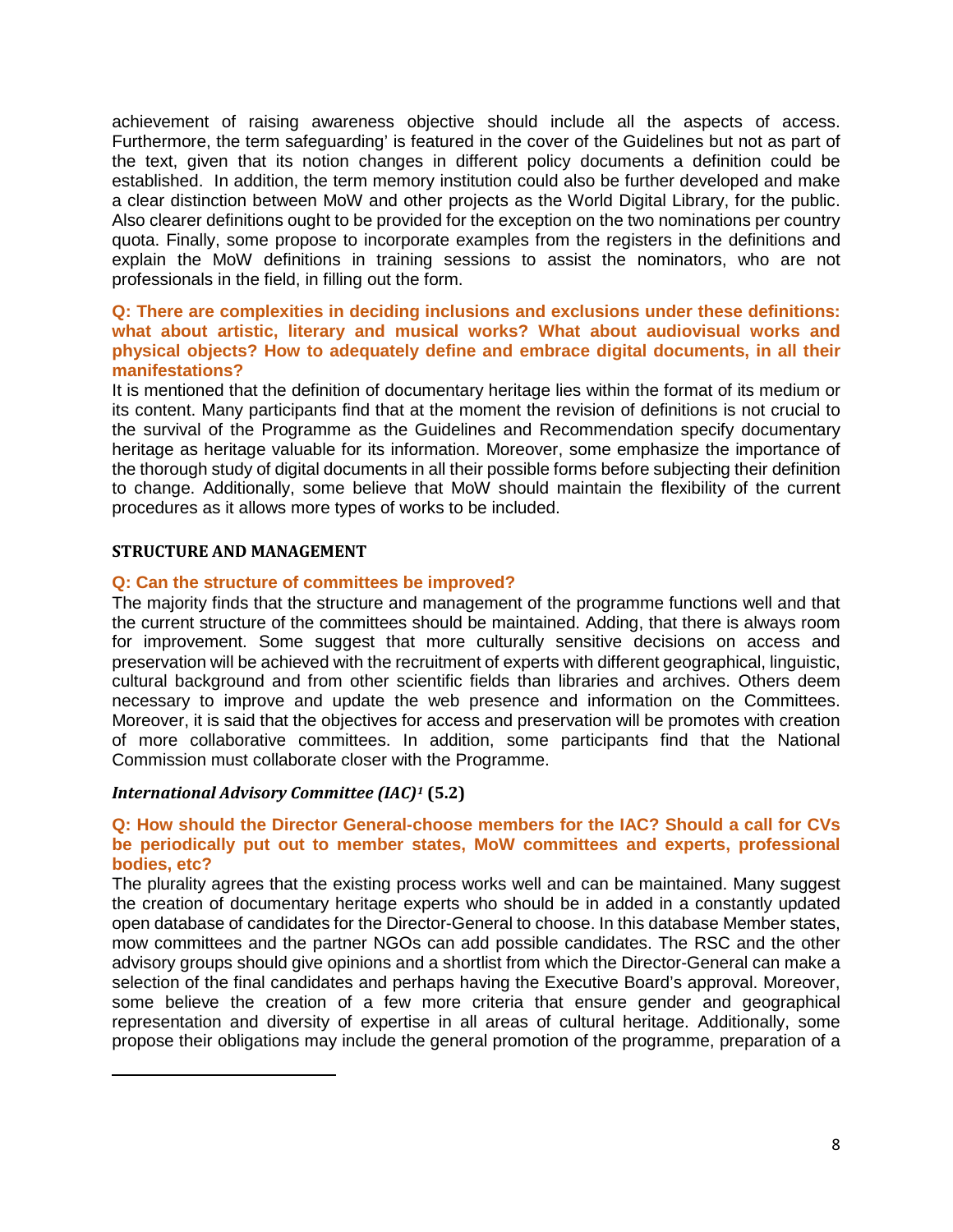publication on the programme and could have final decisions on the International Register inscriptions. A further suggestion is for the Secretariat and the Bureau to give to the IAC and the Sub-Committees detailed responsibilities and feedback at the end of their appointment.

# **Q: Should prospective members make a written commitment to promote MoW is some way, andlater give account of it?**

The greater part of the participants' considers that a membership would surely give more commitment from the experts and possibly visibility of the Programme. And find an opportunity to increase transparency in the operations and decisions of IAC.

## **Q: Should there be equitable balance in terms of gender, geographical spread, diversity of expertise?**

All agree this will increase the objectivity of decisions. Additionally, some put forward that the majority of the members (10) must be selected on a basis of geographical representation and the minority (4) should be chosen from the Bureau, in order for them to participate in two nomination cycles. A similar structure must be adopted by the RSC as well. Moreover, some say the visibility of the IAC and the subcommittees' will be increased with their members published on the website.

#### **Q: What should be the duration of appointment?**

Nearly all agree that the duration of appointment should be increased to four or five years, so that the members will gain more experience on the Programme. Some even suggest that perhaps some members can be elected for longer periods than others, for example some for 4 years and some for 2 years. Moreover, to increase transparency, the dates of their appointment and renewal should be published on the website.

#### **Q: How can the IAC retain its own corporate memory?**

One idea is that a database can be created by the Secretariat. Another proposition is that the structure of the IAC should cover this need with the creation of a formal process that appoints new members who replace only 1/3 of the committee, instead of changing all the members, thus ensuring experience and new ideas.

## **Q: How far should IAC meetings be open to observers or invited participants? How should register nominations be evaluated – what is appropriate for open discussion, and what should be discussed and decided by the IAC in camera?**

Whether the meeting should be open is debated in the comments, but most agree that there should be open meetings but not while they discuss nominations and the register. Open meetings could be possible either through web broadcast or through the creation of two separate meetings; one for the discussion on Memory of the World Programme and one for the register. Some add that any queries on nominations should be settled before the deciding meetings. The participants that believe that the sessions of IAC should be closed, and suggest for the Secretariat to briefly communicate to the Member Stated with the creation of some reports containing: minutes on the appointment of members and developments on the Jikji Prize or International Register.

# *IAC Subcommittees* **(5.3)**

**Q: Should this arrangement (the way Subcommittees work) be changed or augmented? Does it meet the needs of the future? Is the work of these groups sufficiently well known?** Most comment that the current arrangement has proven useful but there is always space for improvement. One proposed improvement is to better promote the work of the committees by publishing on the MoW website their activities. Moreover, nearly all agree that the Register Sub Committee should be able to visit the nominated items on site. Some add that more meetings would be very useful, if there are sufficient funds, otherwise web meetings can be held instead.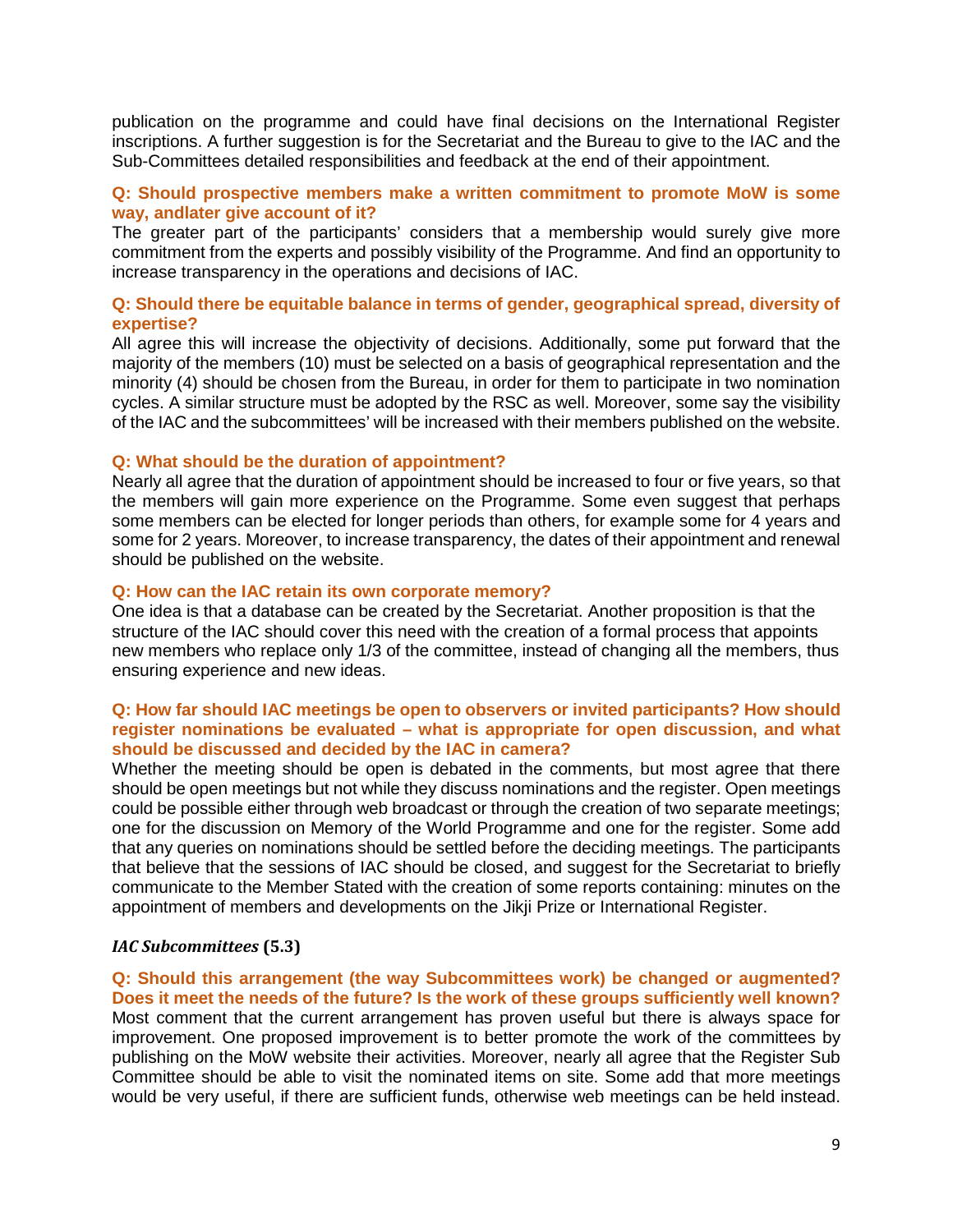Finally, many believe that transparency must be increased on the Subcommittees by having open or available online meetings, but allowing the Subcommittees to hold private sessions too.

#### **Q: Would it be advantageous to establish a formal pool of experts and professional bodies, proposed by member states, professional bodies and other stakeholders, to complement these committees?**

Nearly all find it would be beneficial as long as these experts have a clear advisory position and not obtain a political role during discussions.

# *The Secretariat* **(5.4)**

#### **Q: What services and activities should be expected of the Secretariat?**

The participants in their majority state that there are not more services and activities to be expected from the Secretariat at its current state. Additionally they wish for more sustainable human and financial resources to be found. Some also propose the following ideas to be adopted by the Secretariat. Firstly, they find important to clearly define the role and responsibilities of the staff of the Secretariat in the documents. Secondly, the relationship between the MoW Committees and National Commissions must be strengthened. Thirdly, the Secretariat must work closely to the National Committees and divide the work and responsibilities equally. And create More MoW Committees, giving them training in accordance to their individual cultural and geographical needs. Finally, one of the improvements on the website is the inclusion of focal points between the Members states and the Programme and the staff should be protected from external lobbying.

#### *Monitoring of inscribed heritage* **(5.11)**

#### **Q: How often should monitoring be done, and by whom?**

A report mechanism must be created and take place either annually or every five to 10 years, which can then be accessible to the public. It could be in a form of standardised questionnaires similar to the ones used in World and Intangible Heritage or through public supervision with the creation of a webpage destined for the monitoring of the inscribed items. Moreover, these reports could be drafted with the assistance of the secretariat, by various parties such as the nominators/the Subcommittees (SCoT, RSC)/a Monitoring Sub Committee/the IAC/an external consultant. Finally, funding should be available send on site missions to assess the state of the heritage.

#### **REGISTERS (4.1 to 4.9)**

# **R: Nominations may be submitted directly by any person or organization, including governments, NGOs and private individuals.**

Many contributors observe that the priority given to the nominations coming from National Commission or MoW Committees might discourage individuals to nominate. In the same time questions Mow's openness, and makes very difficult for information and documents to be inscribed from countries that their governments interests differ from the peoples.

#### **Q: Should the IAC take a proactive role in encouraging and soliciting nominations?**

And it is discouraged to select and specific nomination to the Registers.

Nearly all state that the IAC or the Subcommittees should not initiate any nominations directly to keep transparency and avoid creating stakeholders and conflict. Moreover, an exception is made in the case of heritage under threat, allowing the IAC to intervene for items of outstanding universal value. In addition, the IAC can indirectly encourage institutions to nominate with strategies of promotion drafted by the MSC. Finally, another idea is for the RSC to indicate to the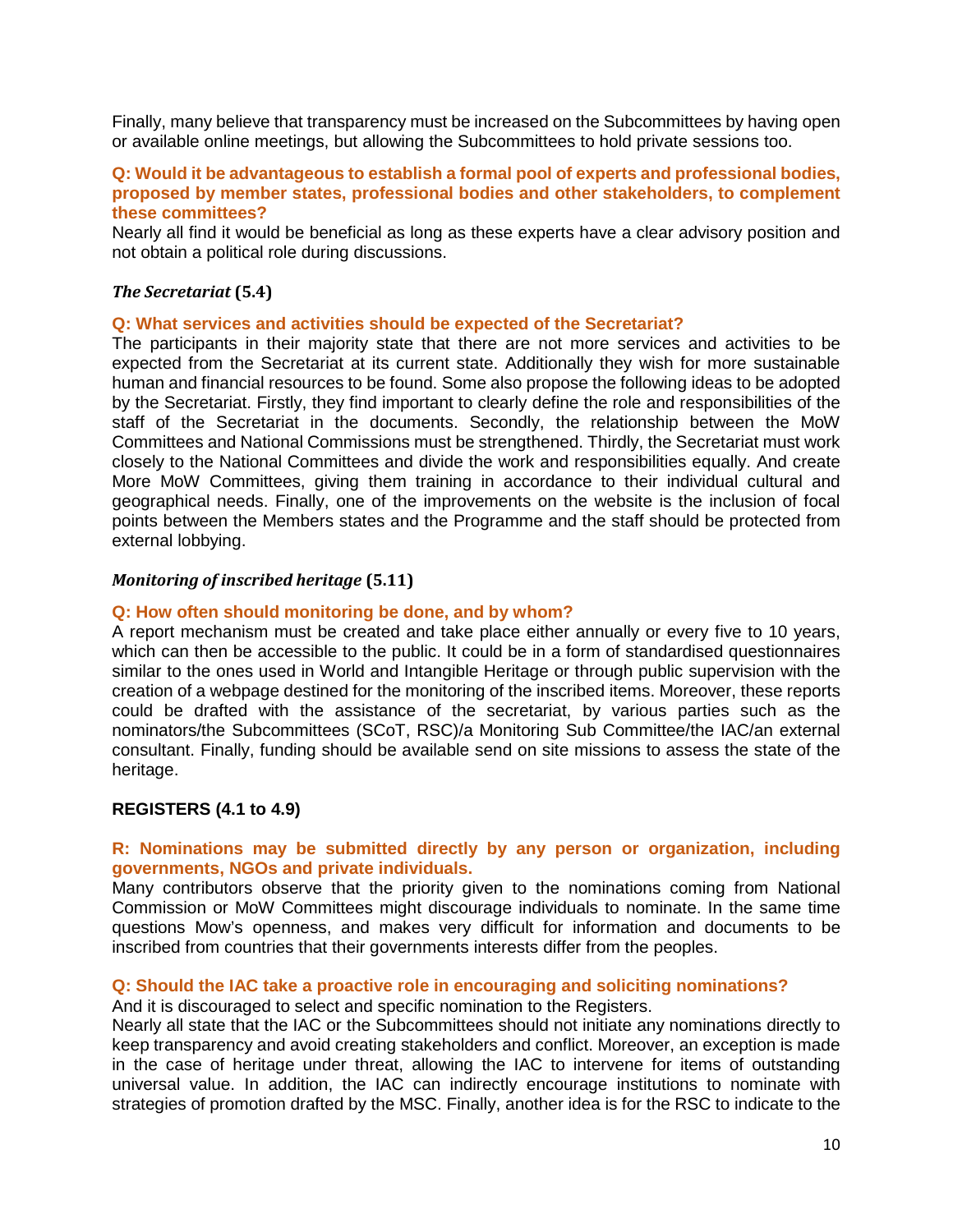IAC points in the nomination that need strengthening and invite other parties to join the nomination.

# *Criteria for inscription***(4.2)** (*Companion Section 3)*

**Q: Without changing their fundamental meaning or consistency with past usage, do the criteria still communicate effectively? Individual criteria produce repetitions … Is there a simpler or better way of structuring this information? For example: significant in a material sense, or significant for their content, significant as testimonies of historical events, and so on? Should the statement of world significance be the summation of the results of analysis under these criteria, rather than a standalone statement that precedes them?**

Most find that the understanding of the criteria ought to be increased to facilitate the needs of the nominators. One suggestion to this end is the use of examples under the criteria for inscription. Moreover, another proposal is to change "world significance" to "Statements of Significance" which incorporates the summary of the rest of the criteria, replaces the summary and minimizes the repetition in the form. In addition, the translations of "world significance" in the French documents are the imprecise "universal interest" or "global significance", it is preferred to retain the term "more global significance" instead of "universal interest". Likewise, "World significance" can apply only for the International register items and not to the national and regional. Otherwise this terms should be clearly defined in the Guidelines and include examples. Furthermore, it is recommended to consider as one the social/spiritual/community criterion.

## **Q: How do the criteria adequately cater for born digital documents, which by nature can be subject to constant change and updating – and which can be significant partly for that reason?**

A plurality of participants considers that the criteria should remain with minor alteration to integrate the digital documents needs. To this end it is proposed for MoW to run a small individual selection to assess their needs before making any changes. Considering that for digital documents the requirements of "finite and clearly defined" and "outstanding universal value" may not always apply. Finally, all agree that before any revisions on the definitions in the Guidelines the 2015 Recommendation must be consulted

#### **Q: How should the criteria relate to the goal of the sharing of knowledge for greater understanding and dialogue, in order to promote peace and respect for freedom, democracy, human rights and dignity?**

The contributors agree that Mow's nature is directly related to this goal and the register promotes space for dialogue and understanding. Some further explain that the criteria's role is to assess an items' value; which they do to certain extent.

#### **Q: Nominated documentary heritage must be finite and precisely defined: open ended or continuously growing collections are ineligible, because additions may not match the criteria, and MoW and UNESCO would lose control of its standards. Is this still an appropriate stance?**

Most find this stance agreeable although suggest creating a standard process that enables such collections to be inscribed, with caution, must be established. Moreover, it is reminded that digital heritage relates more to this case making essential the inclusion of a provision in the guidelines that defines the process of inscription and the possibility of extensions. This provision should also be enhanced with examples.

**Q: Nominations of an entire collection of an institution are normally ineligible, for practical reason is this appropriate?**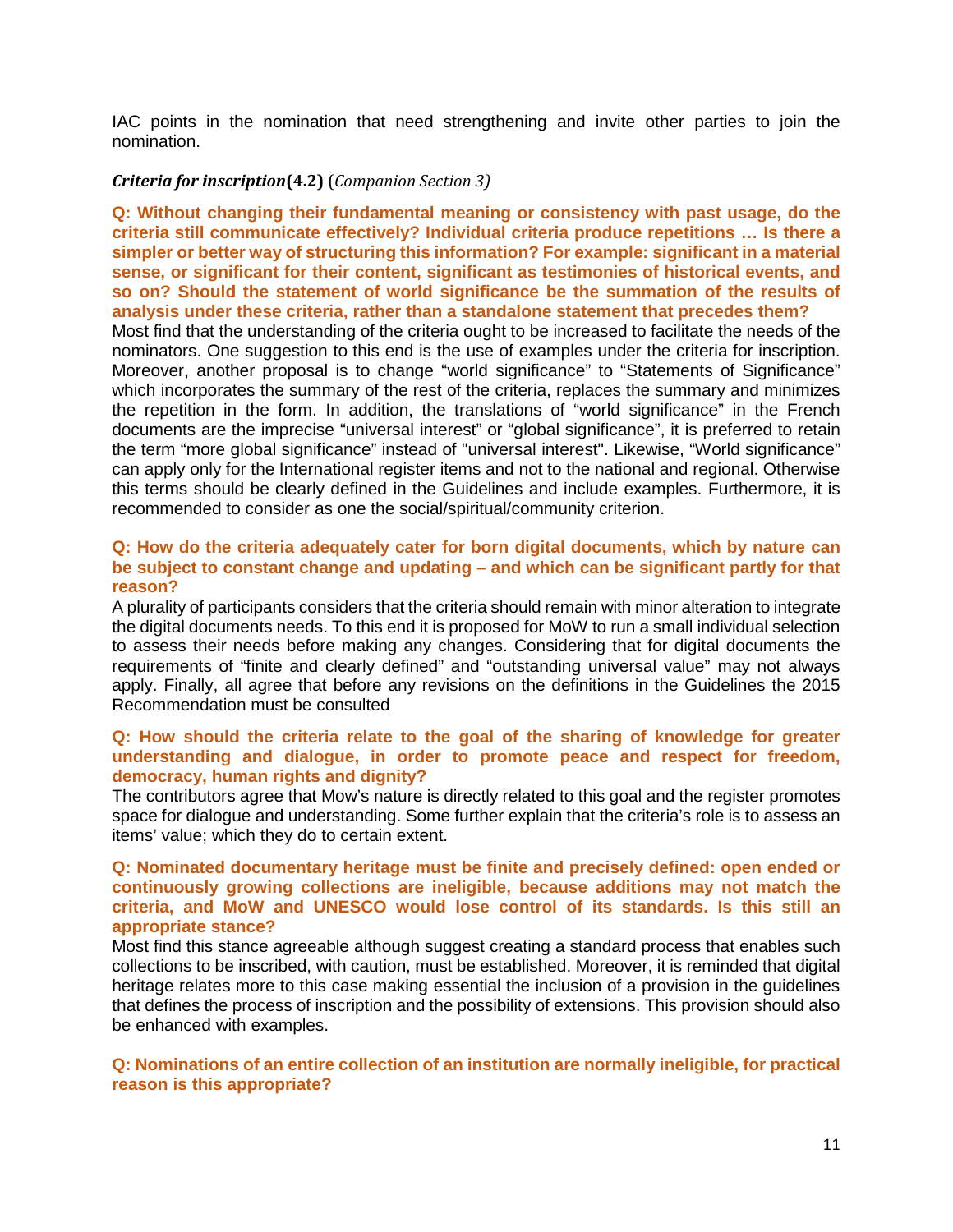It vividly stated that the acceptance of collections should be allowed and this procedure clearly defined in the guidelines. Some believe that this should not be effective for additions to already inscribed heritage; any accruals ought to go throw the application process. Moreover, most do not find appropriate the rejection of nominations on the basis that they are difficult to manage; they should be accepted as long as they fulfil the criteria and objectives of the programme. Additionally is said that in some cases such as police archives do not always constitute a viable candidate.

# **Q: Is there a need for greater clarity on some issues, such as the assignment of the category of "provisional inscription" for nominations that have met the criteria but lack certain administrative information?**

It is generally agreed for provisional inscription to be possible, as long as it is clearly defined in the guidelines and contains clear stages of this process. Moreover, some propose that the deadline of submission of any missing information must be known well in advance, in order for the nominators to submit all the necessary information prior to the RSC assessment.

# *Design and preparation of the nomination form*

## **Q: Is the nomination form easy to use? What additional information should be included? For example, to verify the authenticity of nominated documents, to describe the level of threat, to describe the preservation and maintenance plans and support future monitoring of their condition?**

Most participants state that the nomination form covers the necessary fields for proper evaluation, and believe that more improvements can be applied. Some find useful for it to contain clearer instructions for its completion, examples and recommendations of other proposals as best practises. In addition it is requested for clearer definitions to be given on what should section 3.2 include for privately owned heritage. Also regarding section 5.2 suggested is clarifying the deference between world significance and the previous criteria. Likewise, section 9 should provide a description of the contents of detailed management plan, and become an obligatory section along with the document authenticity. Additionally, the nomination form could greatly benefit from the addition of images and of a statement that requiring objectivity in language. Also some consider advantageous the hiring of a professional questionnaire designer to make sure the questions are clearly defined.

# **Q: Should the submission of a nomination form automatically confer on UNESCO the right to use extracts, images and sounds from the documentary heritage concerned in MoW publications and publicity?**

Most believe that UNESCO should have the right to publish the nominations on the website including the information surrounding them. Therefore suggested is the addition of a statement in the nomination form and the guidelines of the terms of use by UNESCO would ease the process of promotion and publication.

# *Preparing nominations* **(4.5)**

**Q: Should there be clearer requirements in the Guidelines concerning the objectivity of language and argument, the factual accuracy of information, and the objectivity and neutrality of intent – in other words, to make it clear that unfounded claims and polemical opinions would be unacceptable?**

All agree with the guidelines having a requirement for objectivity in language and that any polemical opinions will not be tolerated. Also proposed is to have a procedure of handling of nominations that do not fulfil it, such as immediate revision, additional sources etc.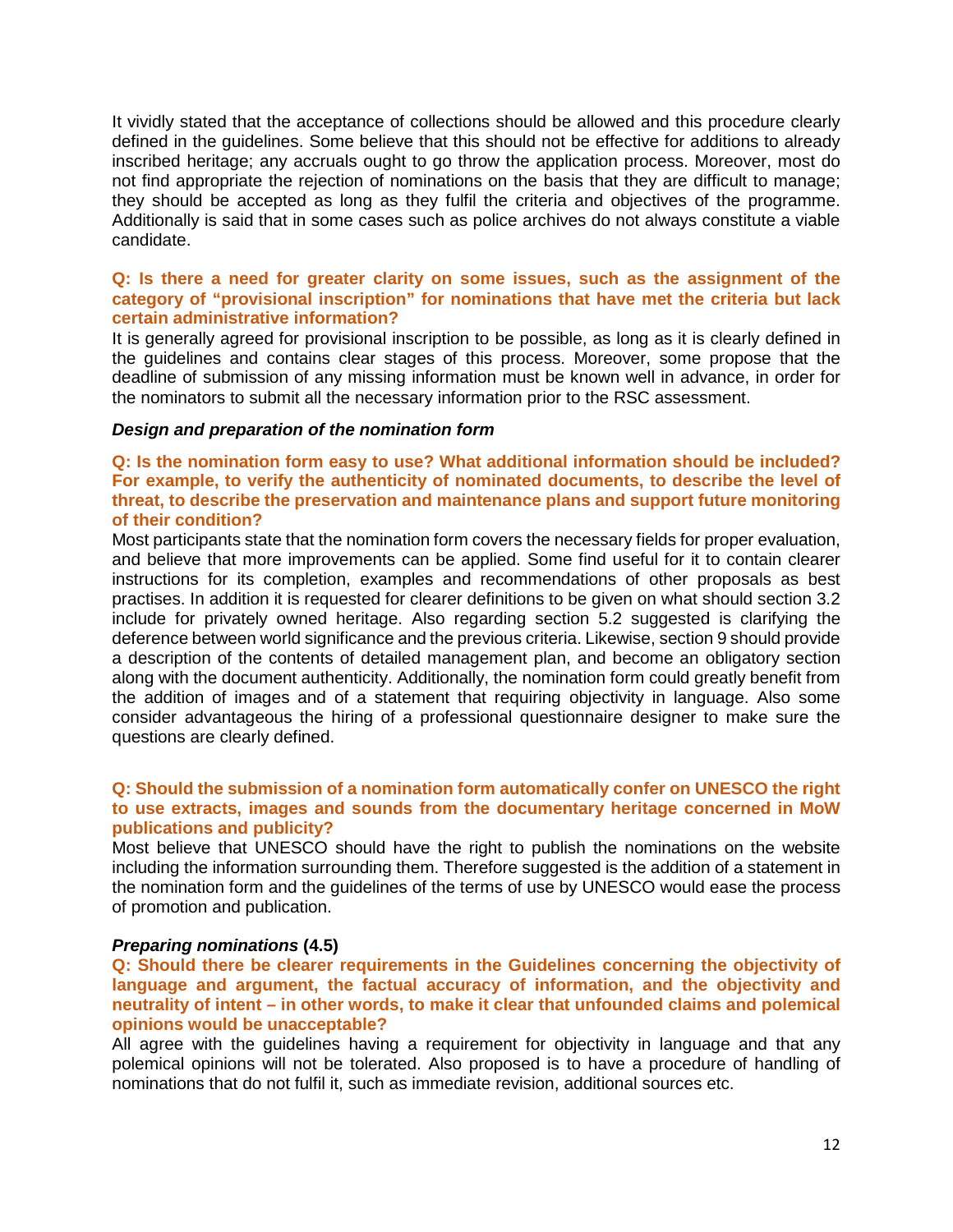#### *Submission and initial process* **(4.6)**

. MoW should further explain the nominating process and advertise the dates for the application process on the website and with the Committees

A regular global meeting of the MoW Programme could discuss the development of activities and any issues of the MoW. The nomination assessment process should remain as is, but there should be a discussion whether the member states or the mow committees can give an informal consultation.

# **Q: Nominations may be submitted as hard copy or electronically. Should it be possible, instead, to submit them entirely electronically?**

The participants embrace the possibility of submitting electronically should be enabled, but is suggested to retain the option to submit as hardcopy, after discussion with the Secretariat. Considering that less developed countries may have technical difficulties to participate online, (poor internet speed will be difficult for complex applications).

**Q: Should the practice of uploading original nomination forms to the MoW website be retained? What happens if nominations are revised (as some always are)? Should they be uploaded and retained only in their final form? Because of technical limitations, nominations are currently "edited down" to below the 2MB limit for posting on the website. Should the full document be publicly accessible on request?**

Most insist in continuing the practice of uploading the nominations. In addition, they recommend uploaded on the website to be the final form of the nominations and ensure that other documents are up to date. Moreover, it is mentioned that the fact the nominations are edited down must be formally communicated through the website or on the form. Another suggestion is to make available the full document, to ensure transparency, with the exception of prior request by the nominator to keep some parts confidential or to provide the full document upon request. Besides, the 2MB should suffice to include whole document with the exception of forms that include illustrations. Many emphasize the importance of raising funding for the updating and increase of space on the website. Apart from the positive aspects, the immediate uploading of nominations for some is deemed as not a very good practise as the documents are not always reviewed or miss parts.

## **Q: What processes should be available to allow third parties to make comments on nominations for inscription? Should these be required in a specified format that addresses the formal criteria? Should anonymous or confidential comments be admitted? How should comments formally submitted be dealt with, and by whom?**

It is debated in the submissions if third parties should make comments on the nominations. If comments are allowed they should be made on a time frame and communicated to the nominators and then to the RSC through the Secretariat; while keeping their identities private. In addition, some suggest a positive attitude towards the criteria to be followed. Despite comments potentially be proven useful, the form should state that any controversial comments, or unfounded allegations will not be taken into account. Some strongly discourage this practice for several reasons. Firstly if there is an issue with a nomination someone could contact directly the Secretariat. Secondly, enabling people to comment on the nominations will negatively affect the expert-led character of the Programme, as it reflects that the experts should be trusted. Thirdly, the workload given to the Secretariat will be very difficult to handle (recording, responding and sharing of the comments).

# *Assessment by RSC* **(4.7)**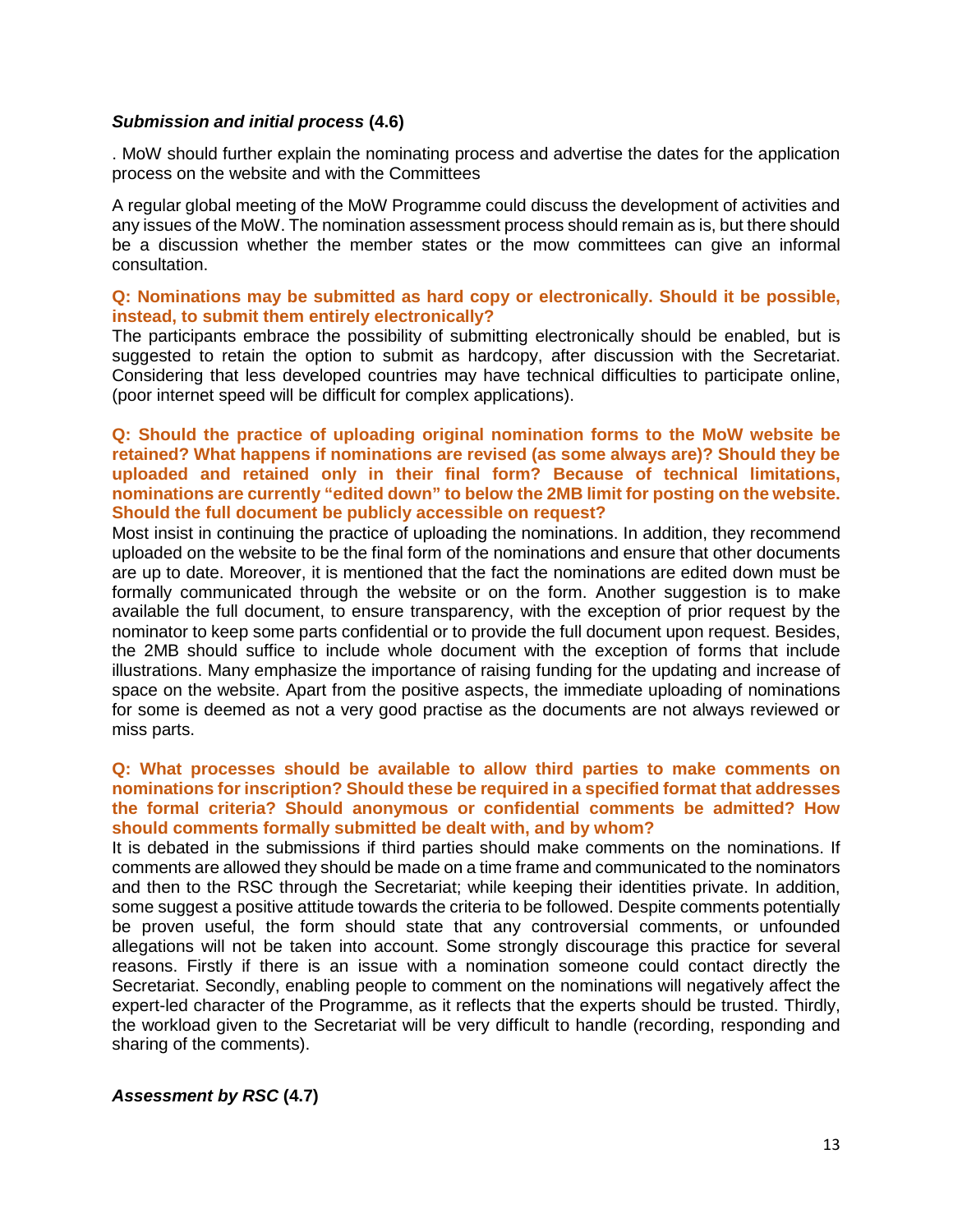The assessment of the nominations proposals by archival experts should be retained

#### **Q: Does all this provide the right balance between transparency, protection of privacy and confidentiality, and freedom from lobbying? Should the RSC's minutes and final report to the IAC, including its recommendations, be public or confidential to the IAC?**

It is mutually agreed that the assessment process is good but more promotion of the function of the RSC is necessary. Moreover, some suggest, making public the IAC recommendation would prevent lobbying and increase transparency. Another suggestion is publishing a final report from IAC, incorporating the recommendations from the RSC. In addition some believe that to reports are not needed to be published and the RSC report can be just communicated to the nominator explaining the reasons for acceptance or rejection.

Q**: To what degree should the RSC – for the information of the IAC – draft a public explanation, against the criteria, for the inscription or rejection of each nomination? Should the names of consulted experts (other than those mentioned in the nomination document itself) be mentioned in the evaluation form? Should their comments be made public? Some experts insist that their identities not be revealed** The final report of the IAC or the RSC should be published and featured on the website including explanations on their decisions, especially in the case of difficult and controversial nominations. One idea is that consulting experts' comments should be communicated at least to the nominator if they are considered by the RSG. Most believe that the identities of the experts should remain private if this is their wish.

#### **Q: Where there is external lobbying, to what extent should media speculation be responded to? And by whom?**

Many find engaging with the media not a good practise. It is advised in some cases the chair of IAC to prepare a response, considering that cases can be very different and might require a different approach.

#### *Role of IAC*

#### **Q: The minutes of IAC meetings are later made public. How soon after the meeting should a list of successful and unsuccessful nominations, with supporting justifications, be publicly issued?**

This practice is generally accepted, additionally it is encouraged to be posted without delay after the endorsement of the Director-General. Preferably within a month after the IAC meeting.

#### **Q: Certificates of inscription are subsequently issued by UNESCO to each institution which has custody of the inscribed heritage. Should this continue to be the case, or should certificates go to the nominator, where this is different to the custodian(s)?**

The custodian of the documentary heritage concerned should be the end recipient of the certificate of inscription. However is recommended by some participants, the delivery of the certificate should be done in a manner that attracts media attention – e.g., through a member of the government etc. Another suggestion is that copies for information should be distributed to appropriate National Commissions for UNESCO and the Memory of the World Committees. Moreover, the Permanent Delegations to UNESCO should be notified and have a possibility to obtain a copy according to the needs.

#### *Access to the International Register*

**Q: The International Register is accessible on the website, in English, French and Spanish.(www.unesco.org/webworld/mow). Should it be accessible in other languages? Is the current arrangement effective and adequate? Are the linkages to the inscribed**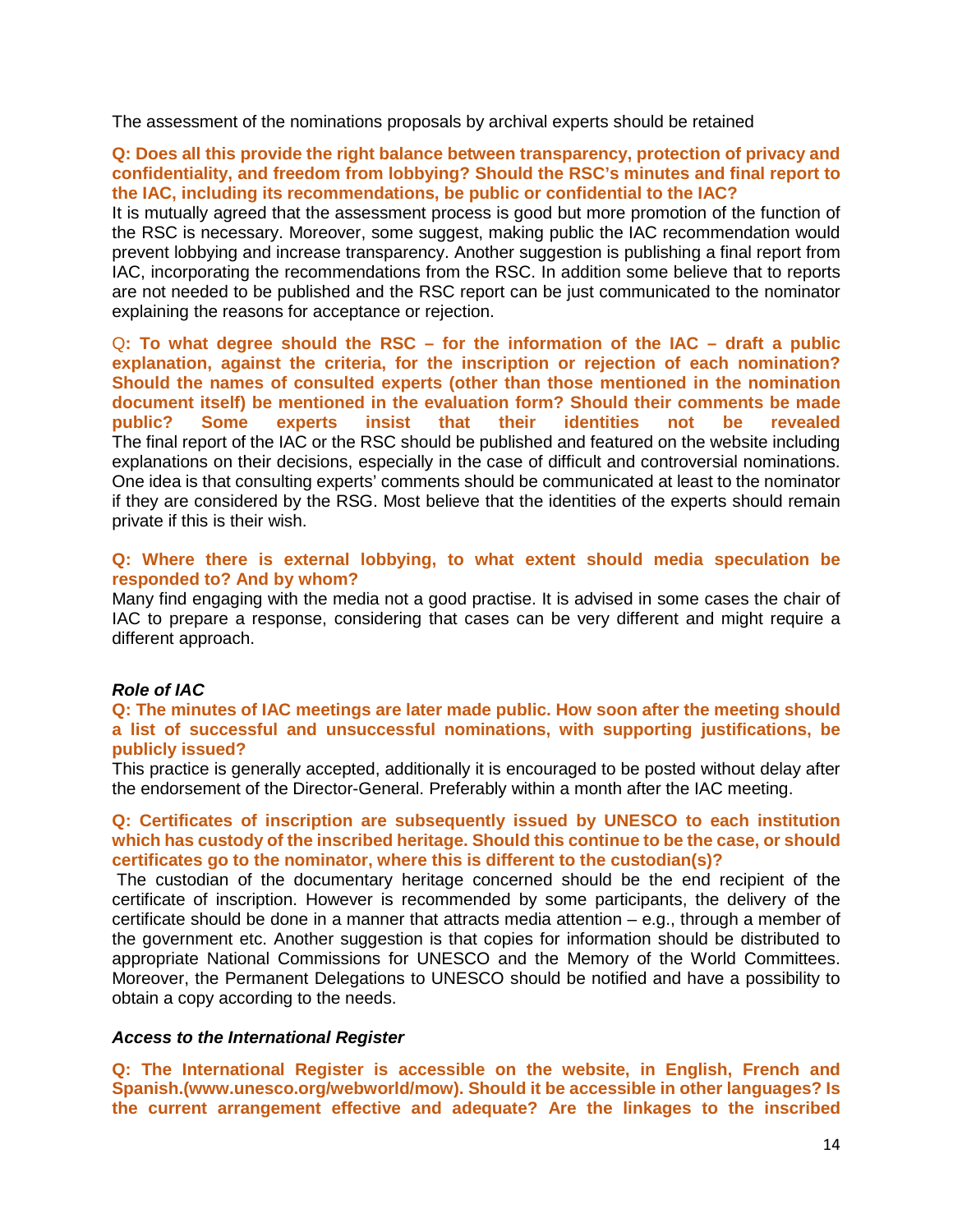# **documents adequate? Is it sufficiently illustrated? How to ensure the contents of the Register are adequately visible to search engines? Public awareness is linked to ease of access to the Register.**

The majority recommends for the International Register to be made available in all UN/UNESCO languages. Some even suggest, if possible, the nomination be available in its national language, as way to increase its visibility. In addition, it is suggested for The Register Nomination Form to include: an executive summary and have a hyperlink to the corresponding with additional material, like the digitised version of the item. Further proposed is the addition of more illustrations and information on the nomination. Moreover, another idea is to replace the text on the list "Documentary heritage submitted by X and recommended for inclusion in the Memory of the World Register in xxxx." to a more interesting including the nomination's subject, importance, and time period. Generally is communicated, that the website needs improving, as firstly it is difficult to locate it between other programmes, secondly it is hard to navigate and thirdly assumes that the visitor has the knowledge to UNESCO's organisational structures. Furthermore highly recommended is to make the design more modern and engage with the visitor. An additional idea is to dedicate page on the nomination submission, containing a timetable, the process and general advice for the nominator. Finally it is proposed to have a clearer presentation of the contact details of the Secretariat and the MoW documents and the Recommendation.

# *Provision for objections and removal*

**Q: The review process can be initiated internally (by the IAC) or externally, by any person or organisation, and ultimately involves a final evaluation by the IAC. Should this provision be formally extended to allow for expressions of concern during the RSC/IAC assessment phase, before the IAC recommends for or against inscription, and with sufficient advance notice?Does the present provision ensure a sufficiently objective and expert process, based on factual evidence independent of official stances or political opinion?**

It is observed that this practise already takes place with the IAC receiving expressions of concern submitted to the Secretariat, during or even before the RSC and IAC meeting. Some indicate that any such submissions must be clearly defined in the Guidelines. Although many find that this process may allow different stakeholders to get involved in the nomination process.

# **ETHICS AND PROTOCOL**

**Q:In 2011, the IAC adopted the protocol and ethics statement at Appendix 2 to guide the work of the IAC and RSC.It will be reviewed and probably incorporated in the revised Guidelines, with the intention that it apply generally across the programme Is it appropriate? Does it need amending? Are there further areas which it should cover?** Nearly all acknowledge that the ethics and protocol function generally well. Additionally they recommend to add it in the guidelines as it is culturally sensitive and it needs to be promoted.

# **THE OTHER MoW ACTIVITIES**

Mow should focus on the protection of documentary heritage through its other activities with the support of UNESCO and Mow Committees and Sub-Committees. The creation of cooperative projects within UNESCO and the Programme's visibility directly on the main UNESCO website are important. The MoW page must be redesigned and should include a project-based structure."Normative instruments and advocacy p1 add: its regional and national committees. Prizes and projects p1 I commented earlier on what I see as lack of info (to IAC but perhaps also to the public) regarding this process. P2 add: regional Perhaps could acknowledge as an example the valuable contribution from ROK in this regard" (H. Jarvis)